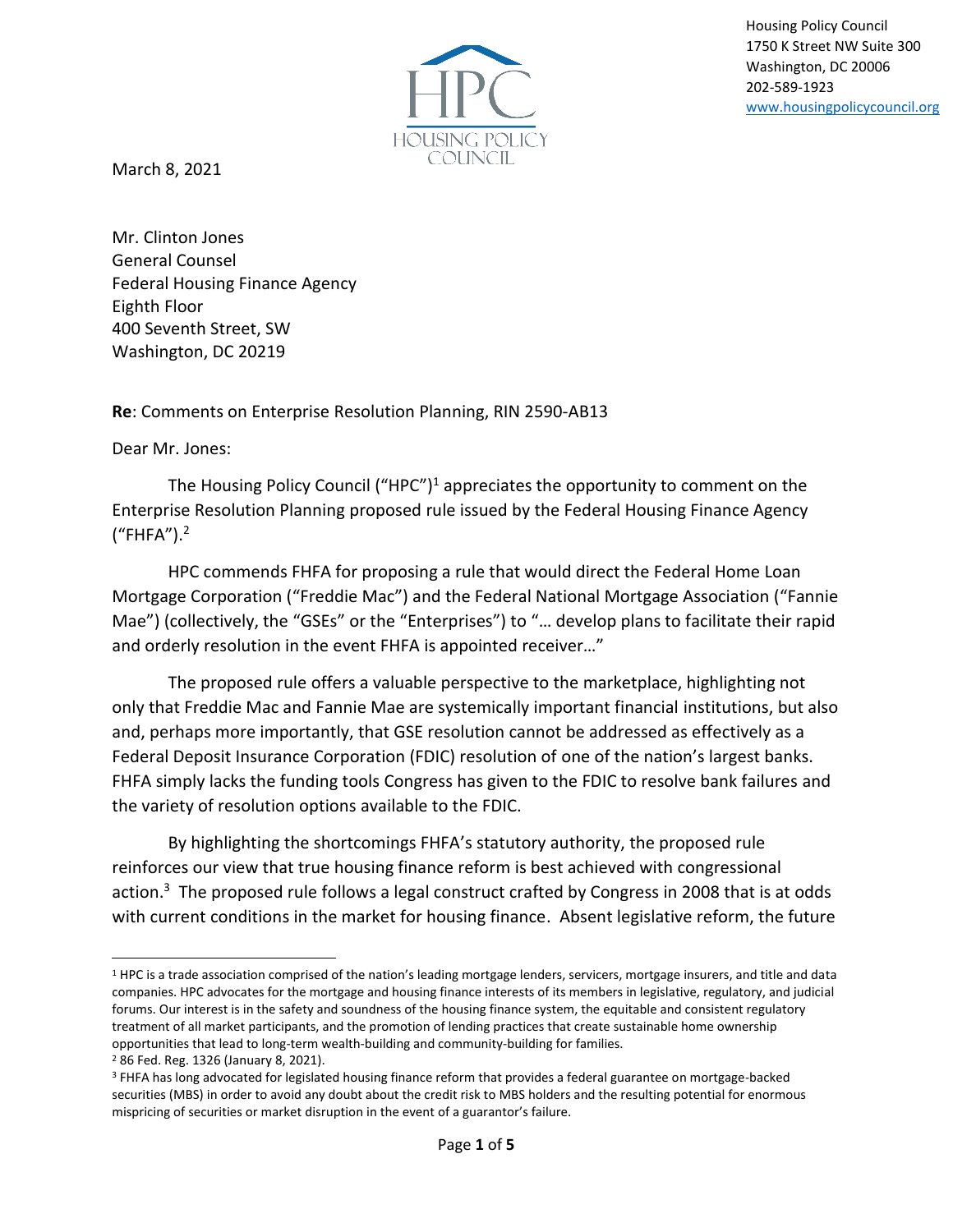appointment of a receiver for Fannie Mae or Freddie Mac per the terms of the rule and the existing statute would inevitably result in serious market disruption.

## **An Enterprise Failure Resolution is not the Same as a Bank Resolution Yet the Enterprises are Systemically Important Financial Institutions**

In the preamble to the proposed rule, FHFA explains that its resolution authorities are modeled on those the FDIC has for resolving failed banks and that the Limited Life Regulated Entity (LLRE) FHFA is required to establish in the event of a receivership is derived from FDIC's authority to establish a bridge bank.

FHFA then explains a fundamental difference between FDIC's resolution capabilities and those of FHFA. While FDIC manages a Deposit Insurance Fund that provides FDIC with liquidity to finance a bank failure resolution, FHFA has no such funding source. Indeed, FHFA only has access to the resources of the failed Enterprise to finance the resolution. Thus, an insolvent Enterprise that ends up in receivership can only raise resolution funds by imposing some of its losses on equity investors and then creditors (i.e., "haircutting" the amount that they may be repaid). FHFA clearly states in the proposed rule that if creditors believe the federal government is going to protect them, as was done in 2008, they will be mistaken.

Beyond the lack of funding to facilitate a receivership, FHFA also lacks the full suite of disposition authorities available to the FDIC. While FDIC may sell a failed bank, liquidate it, break it into pieces, combine it with one or more other failed banks, or some combination, Congress gave FHFA only one path to resolve an Enterprise that is placed into receivership: create an LLRE, which succeeds to the failed Enterprise's charter. Most people appreciate how disruptive the failure of one or two large banks can be to our banking system and to our larger economy. Yet even if one or two such large banks failed, there are thousands of banks remaining to meet the needs of consumers and businesses. If Fannie Mae and Freddie Mac both failed, as we saw in 2008, the country's housing finance system would be left with two LLREs that lack any official backing or source of funding from the federal government.

As the FHFA proposal makes plain, both Enterprises are systemically important institutions and resolving any future failure must be undertaken in recognition of critical market operations that cannot be shut off and that lack readily available market substitutes. These factors all lend support for FHFA's desire to have thoughtful, detailed resolution plans in place. But they do more than that. They raise the question of whether any of what FHFA proposes can be practically implemented without creating enormous market disruption? Will investors be willing to purchase mortgage securities from an LLRE that lacks official backing from the federal government? Indeed, all the pre-planning in the world cannot change how investors will react; only legislation to move beyond this broken structure can do that. Viewed that way, the resolution planning exercise required by the proposed rule seems less important than working towards much-needed legislative reforms.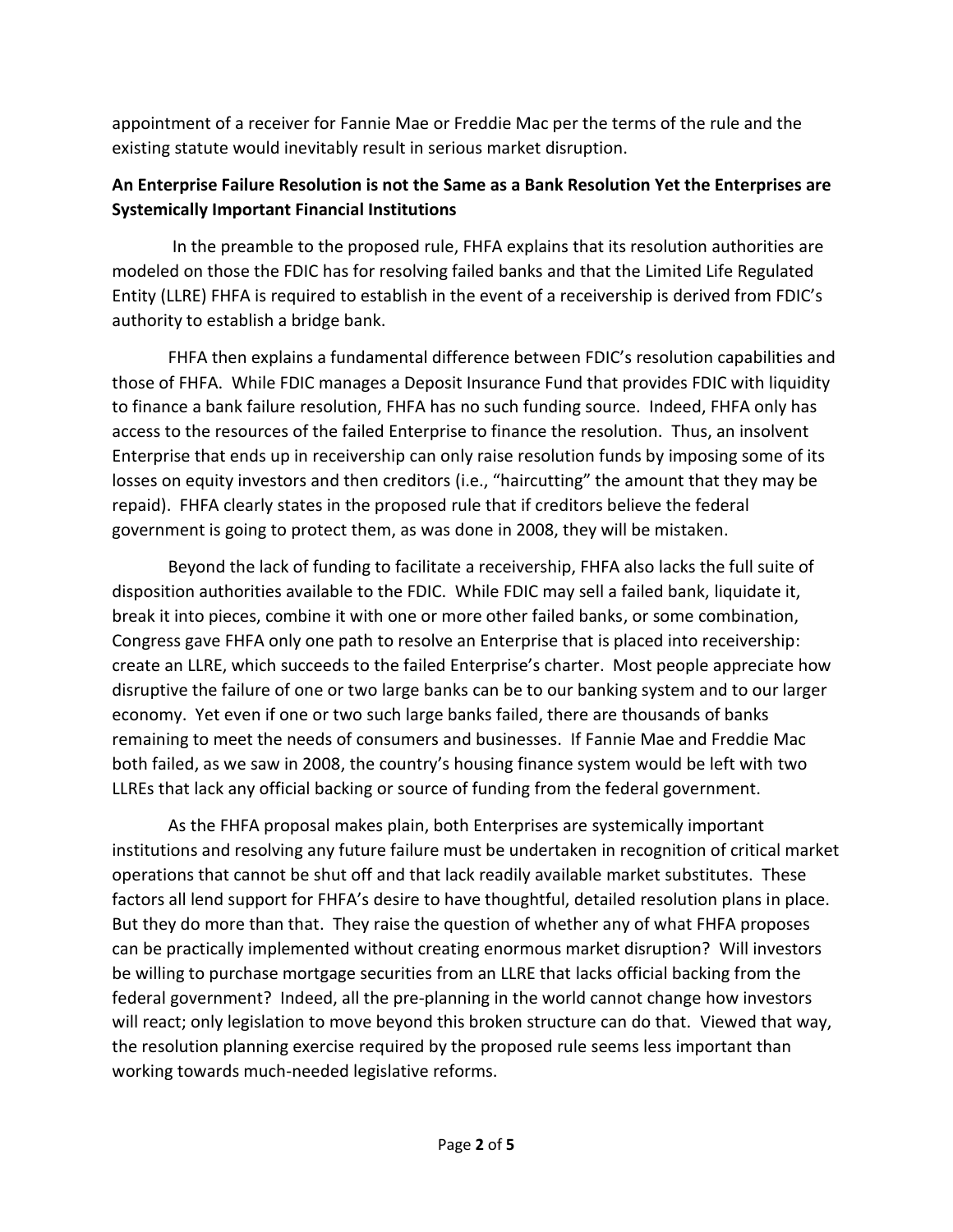### **Only Congress can Remedy These Built-In Systemic Risks**

FHFA is working within a statutory construct Congress created in 2008. As the proposed rule makes clear, that construct would require FHFA to implement some future Enterprise receivership by funding the receivership through losses imposed on debt and mortgage-backed security holders and other creditors. As FHFA notes:

Considering the Enterprises' statutory purposes and mission and FHFA's statutory duties and authorities, the goals of Enterprise resolution planning are to facilitate the continuation of Enterprise functions that are essential to maintaining stability in the housing market in the establishment of an LLRE by FHFA as receiver and *to allocate losses to creditors in their order of priority*. 4

## *Implementing the Proposed Rule Will Require Persistent Market Discipline*

HPC appreciates that FHFA is implementing a needed rule to prepare for a postconservatorship world in which Congress has not addressed the Enterprises' failure in 2008 nor the flaws inherent in their charters.

Through this proposed rule and other means, FHFA makes clear to all categories of investors in GSE securities that the future post-conservatorship world requires market discipline by investors due to a clear absence of both a federal guarantee and any identified source of federal support in the event of a receivership. Understanding this, market participants will need to judge their investment decisions in GSE equity, debt, and mortgage-backed securities, including the return they will require, accordingly.

Some would say that is the world we had pre-conservatorship, but few believed the government would truly follow through and the market priced a future government rescue into the market. In, fact, Congress enacted a rescue. FHFA is warning everyone in this rule: next time will be different, so plan accordingly.

# *Legislative Reform is Needed to Provide an Alternative Resolution Scenario*

As just noted, pre-conservatorship, GSE investors believed the government would step in despite the lack of legal authority, which the government ultimately did. While FHFA wants to reinforce the need for investors to beware, the government's past actions will inevitably resurrect market uncertainty. Thus, HPC is concerned that some future GSE failure, resolved according to the terms of current law and the proposed rule, would result in a systemic disruption.

To be clear: HPC is not saying that there is any oversight or omission by FHFA here. The agency is proposing to carry out the law as written. It is a simple statement that trying to

<sup>4</sup> Ibid. P. 1329. Emphasis added.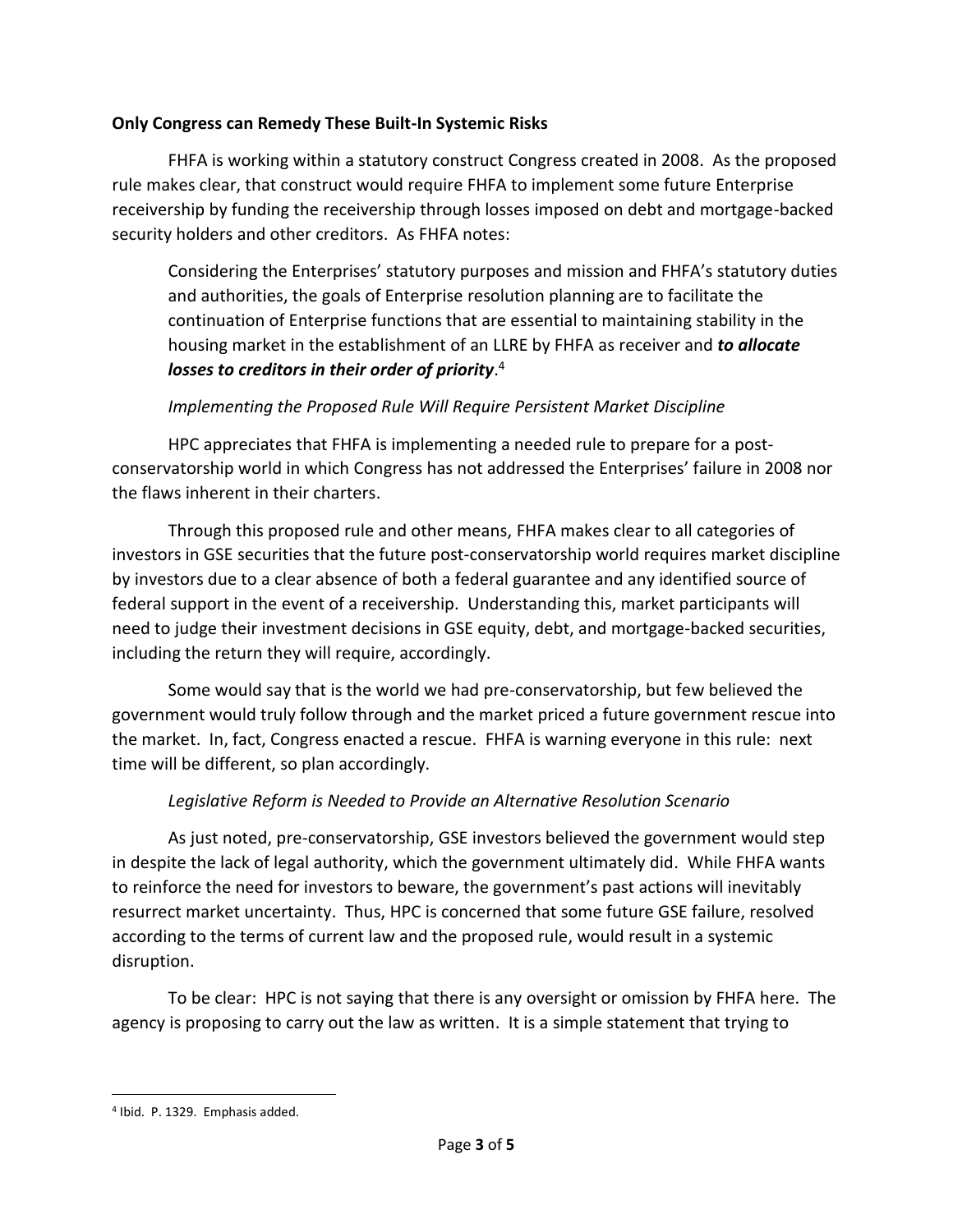resolve the failure of one, let alone both Enterprises, *in the manner required by current law*  would risk a sizeable, systemic disruption.<sup>5</sup>

In many ways, the proposed rule poses a hypothetical exercise. FHFA is asking us to assume a post-conservatorship world that does not exist today. If and when it does, we do not know what government backing arising from the existing Senior Preferred Stock Purchase Agreements would be in place nor how market participants would price Enterprise securities based upon such backing, or lack of such backing.

We appreciate that FHFA undertook this proposed rule with a view that the Enterprises should be considered as operating without any government backing, per existing statutes:

To clarify the status of the Enterprises as privately owned companies, FHFA seeks to make explicit in this resolution planning rule that no extraordinary government support will be available to prevent an Enterprise receivership, indemnify investors against losses, or fund the resolution of an Enterprise. Each Enterprise must incorporate that assumption into its resolution plan, and this assumption must be apparent in the plan's public section.<sup>6</sup>

This is the real service of this proposed rule. It reminds lawmakers, the Administration, investors, and all other stakeholders that fundamental questions surrounding the operations of Fannie Mae and Freddie Mac post-conservatorship are unanswered. The failure to enact legislation that resolves certain fundamental issues leaves the housing finance system stuck in some interim space where few want to remain. It is taxpayers, represented by the U.S. Department of Treasury, that continue to be the ultimate risk-holder, and the recent changes to the Treasury support agreements for the Enterprises leave taxpayers with nothing more than a growing "IOU" for this ongoing support.

#### **Technical Observations**

HPC offers the following comments and observations on certain aspects of the proposed rule:

- HPC questions whether three months is adequate for the Enterprises to undertake a complete internal review, including with senior management and their respective boards of directors, and produce an initial notice.
- FHFA asked whether "there would be benefit to FHFA's providing notice to each Enterprise of all core business lines identified or any removal of a core business line identification, across both Enterprises." In light of their nearly identical statutory authorities, HPC believes such information should be shared across both Enterprises.

<sup>5</sup> FHFA has long advocated for legislated housing finance reform that provides a federal guarantee on mortgage-backed securities (MBS) in order to avoid any doubt about the credit risk to MBS holders and the resulting potential for enormous mispricing of securities or market disruption in the event of a guarantor's failure. 6 Ibid. P. 1330.